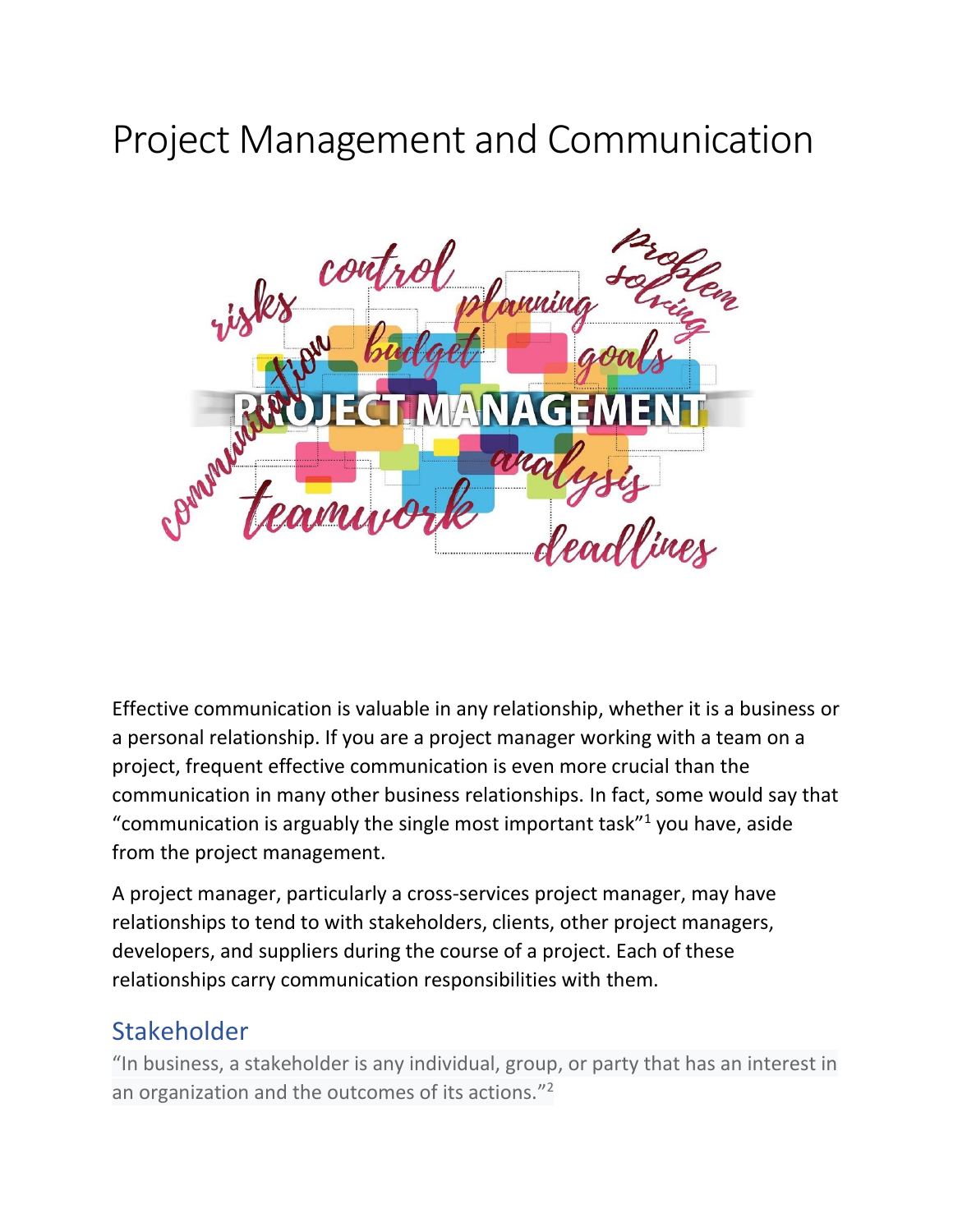For our discussion in this blog, stakeholders are anyone who has a financial stake in the project. In my experience at the multinational corporation where I worked, the stakeholders were the organization or group that was in charge of the product we were working on. They were responsible for the product from its development through its end-of-life (EOL) strategy. They were the group who set the product's budget each year.

## **Clients**

The clients are the primary customers of the Project Manager's outputs. In my case, the Product Delivery Team (PDT) was my client. The PDT also set the schedule for our product's overall delivery, at least in that launch cycle and likely during any and all follow-on launches.

## Other Project Managers

A cross-services project manager may have several other project managers, and their schedules, to consider during the life of the project. In these days of trying to do more with less resources, cross-services project managers and the other project managers they're interfacing with likely have more than one project they're working on at any given time.

### Developers

Developers can be software developers on the product program. They can also be translators, documentation developers, or training developers that the crossservices project manager is interfacing with directly or through the various individual project managers. All of these groups' needs have to be taken into consideration for schedule and budget.

## **Suppliers**

Vendors and other suppliers may be part of the mix on the project as well. This is possibly another group that the cross-services project manager needs to take into consideration during the development of a product.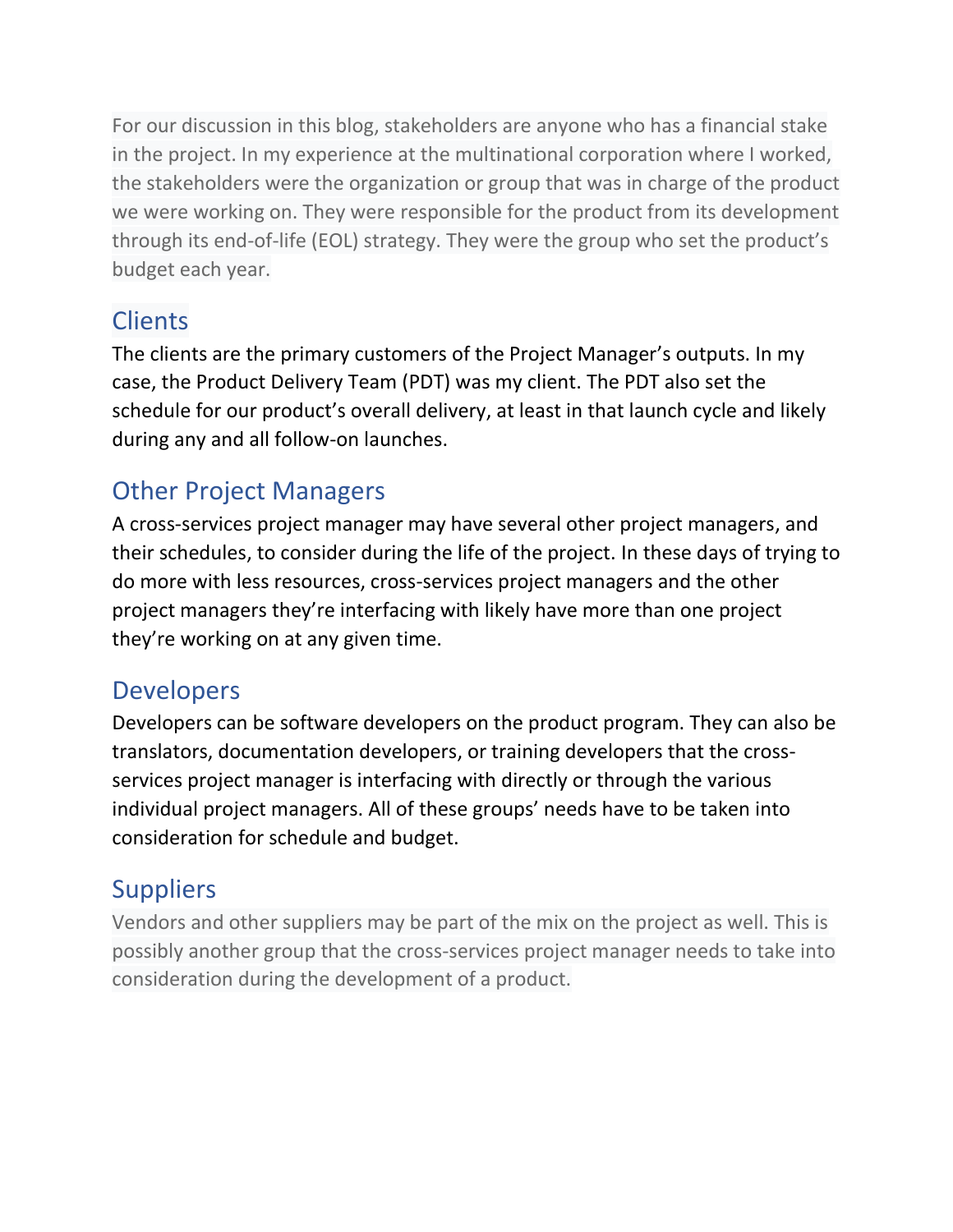## Ways a Project Manager Can Facilitate Effective Communication Be Present

"As a project manager, you set the tone for your entire team, so one of the most important parts of successful communication is being present. Be the type of manager that is readily available and that has a clear understanding of your team's roles, challenges, and achievements. If you communicate from a distance and constantly rely on indirect forms of communication (like e-mails and voicemail), then you'll foster an environment of passive communication between your team and clients."<sup>3</sup>

#### Use Project Management Tools

The use of various tools, such as a detailed and comprehensive schedule, leave no doubts in the mind of your team, clients, or stakeholders on who is expected to complete certain tasks, what those tasks are, and when they are expected to be complete. You can use applications, such as Microsoft Project or Microsoft Excel, to develop the schedule. I recommend that you keep the schedule up-to-date at all times and ensure that all those who are responsible are on distribution.

#### Adopt a Communication Plan

You should have a communication plan in place from the start of your work together as a team on a project. This will determine how often the team and you meet, what is the purpose of the meetings, what type of status you and others involved will need from these meetings, and so on.

This communication plan does not take into consideration the other meetings that the software development team may be having with the translation team or the documentation and training development teams. Those groups need to meet and get things done with one another in order for the cross-services project manager to get a weekly status report pulled together for the PDT.

#### Schedule Meetings

I found that weekly status meetings, however brief, were necessary. These meetings ensure everyone on the team is on the same page as far as our progress. It also gives the various groups time to ask one another for handoffs that were needed. Part of my job as the cross-services project manager, was to listen and facilitate any deliveries that might be lagging.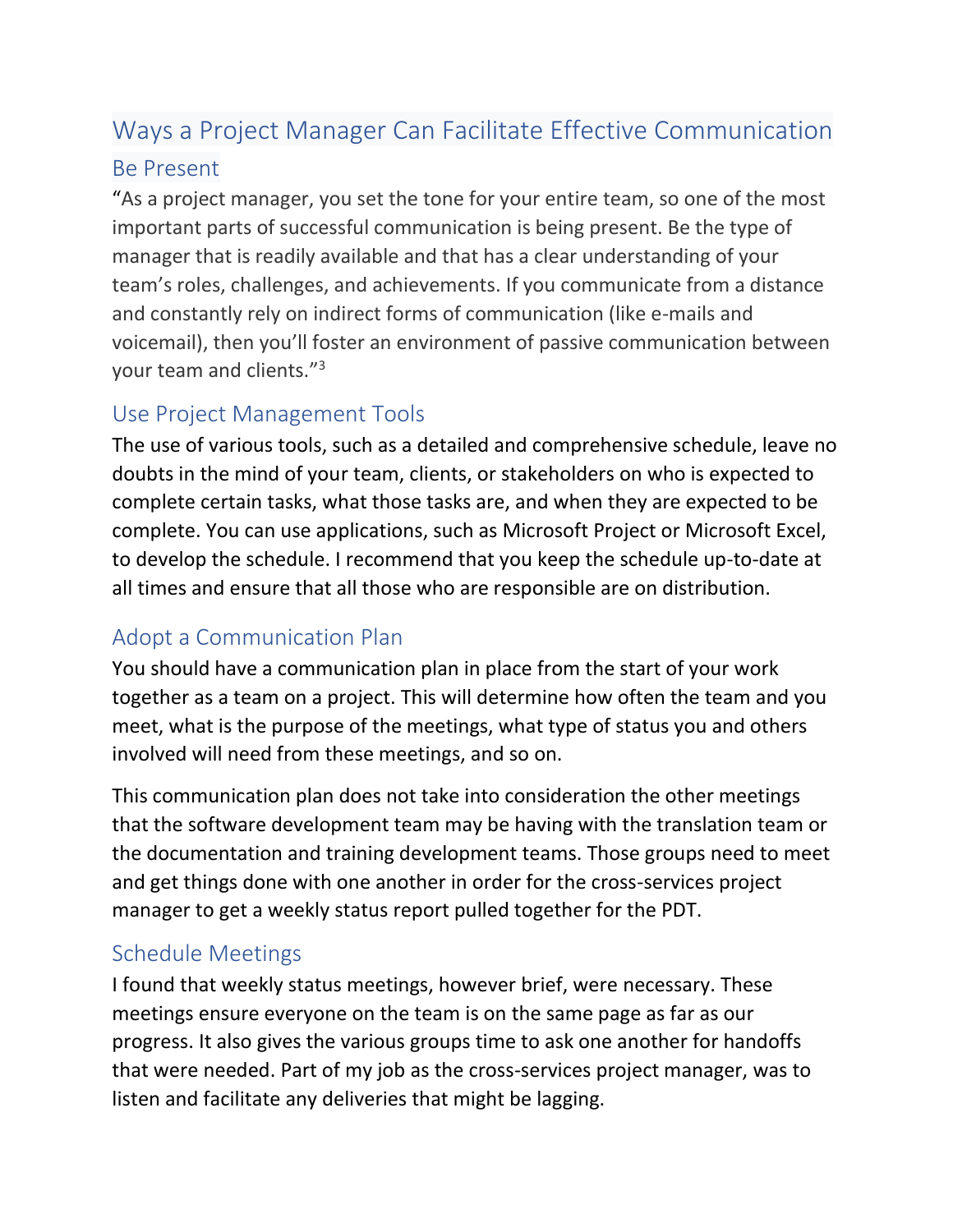These meetings could be 15 minutes to 30 minutes in length and generally were not longer than 60 minutes. We had an Agenda that was sent out ahead of time with set times for each topic, and we tried not to veer from the Agenda unless an emergency topic had to be added.

#### Engage in Active Listening

"As a project manager, you will have many people coming to you with questions, concerns, and ideas. Be 100 percent present, make eye contact, and pay attention to body language. Perhaps most important, process what the person is saying before making a response." 4

#### Use File Sharing Tools

Yes, you can share your communication plan, schedules, and other team documents via email. A more efficient method of ensuring that everyone has the latest information they need all in one place, however, is to use Google Drive, SharePoint, or some other file sharing tool.

#### Use Online Communication Tools

Sometimes teams have time constraints, are spread out over different sites, or there are budget or travel constraints. If that's the case, set up an online communication tool such as Skype or Zoom in order to conduct necessary meetings.

#### Celebrate Achievements as a Team

As time permits, don't just make your team interactions all about the work. Celebrate the accomplishments you achieve. If you are collocated, and can afford the time and money to do so, go out to lunch together to celebrate when the project work is complete. These activities help to build your team and make it more effective.

#### **About the Author**

Sandra Glanton is the owner and managing consultant of Projects Accomplished! She spent 12 years as a Cross-services Project Manager on various product programs for a local multinational corporation. She can be reached at [sg@projectsaccomplished.biz](mailto:sg@projectsaccomplished.biz) or (585) 230-0649.